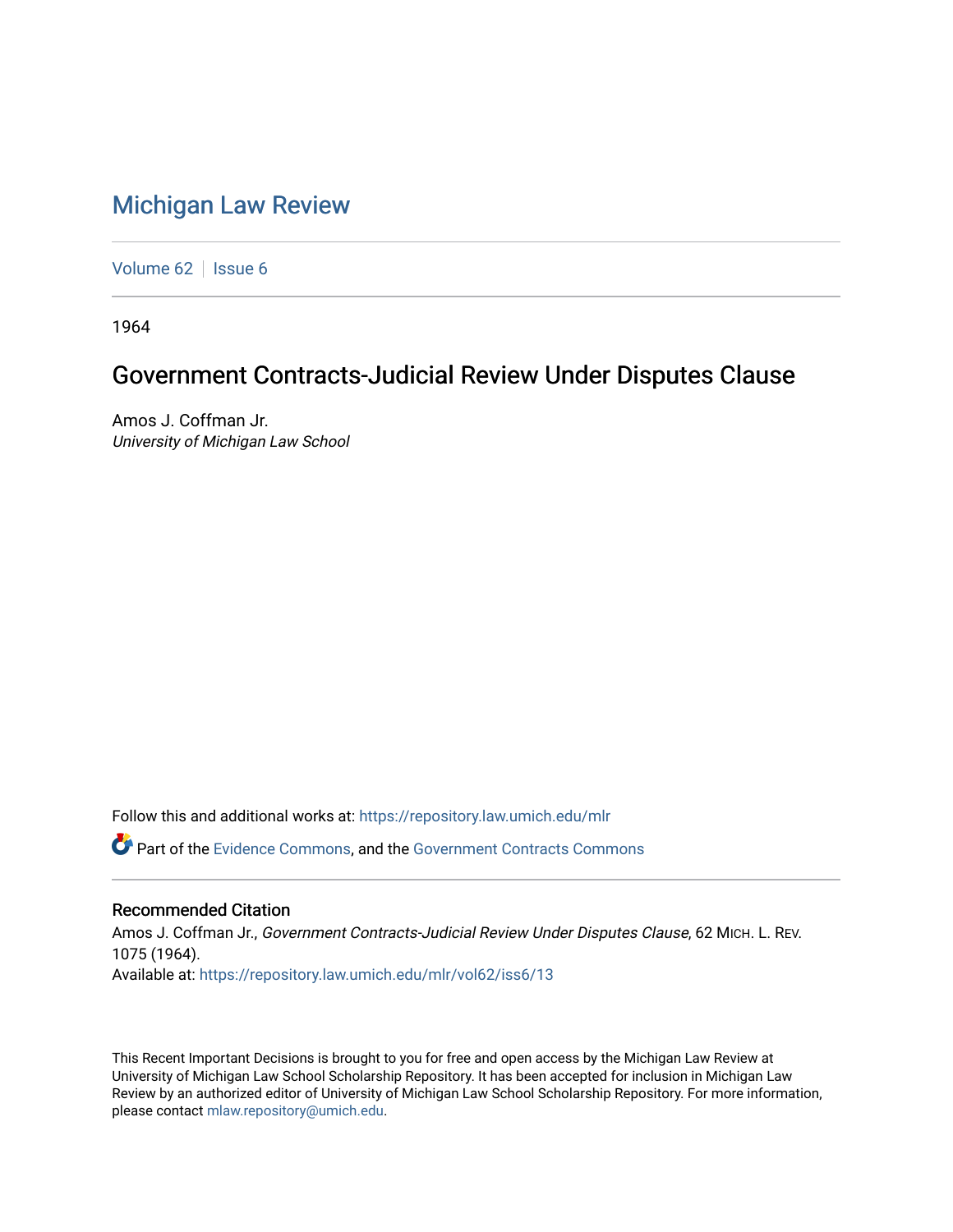GOVERNMENT CONTRACTS-JUDICIAL REVIEW UNDER DISPUTES CLAUSE-In a factual dispute arising under a standard government construction contract, the contractor followed the procedures required by the disputes clause.1 The contractor, after its claim was denied by the contracting officer, appealed to the Board of Claims and Appeals of the Corps of Engineers. The Board rejected the claim, and the contractor brought suit in the Court of Claims, alleging, in the words of the Wunderlich Act,<sup>2</sup> that the Board's decision was "capricious or arbitrary or so grossly erroneous as necessarily to imply bad faith, or was not supported by substantial evidence." Over the Government's objection, a commissioner of the court received evidence de novo and concluded that the contractor was entitled to recover. The court received further evidence on the issue of damages and entered judgment for the contractor.3 On certiorari, *held,* reversed, two Justices dissenting. In cases subject to the standard disputes clause, the court may look only to the administrative record in order to determine, with respect to any of the Wunderlich Act's standards of finality except fraud, whether the administrative decision should retain its finality. *United States v. Carlo Bianchi b Co.,* 373 U.S. 709 (1963).

Under the standard disputes clause, an appeal from the decision of a contracting officer is generally to a contract appeals board to which the department head has delegated his authority.4 These boards operate under

1 The standard clause involved in the principal case provided: "Except as otherwise specifically provided in this contract, all disputes concerning questions of fact arising under this contract shall be decided by the contracting officer subject to written appeal by the contractor within 30 days to the head of the department concerned or his duly authorized representative, whose decision shall be final and conclusive upon the parties thereto. In the meantime the contractor shall diligently proceed with the work **as** directed." Principal case at 710 n.2. This clause became obsolete with the passage of the Wunderlich Act, 68 Stat. 81 (1954), 41 U.S.C. §§ 321-22 (1958). The clause currently in use is found in Standard Form 23A: General Provisions (Construction Contract), 41 C.F.R. § 1-16.901-23A(6) (1963). The essential change is the inclusion of the language of the Wunderlich Act, quoted note 2 *infra.* 

<sup>2</sup>68 Stat. 81 (1954), 41 U.S.C. §§ 321-22 (1958). The first section, which is the only one here applicable, provides: "No provision of any contract entered into by the United **States,** relating to the finality or conclusiveness of any decision of the head of any department or agency or his duly authorized representative or board in a dispute involving a question arising under such contract, shall be pleaded in any suit now filed or to be filed as limiting judicial review of any such decision to cases where fraud by such official or his said representative or board is alleged: *Provided, however,* that any such decision shall be final and conclusive unless the same is fradulent *[sic]* or capricious or arbitrary or **so** grossly erroneous as necessarily to imply bad faith, or is not supported by substantial evidence."

3 For discussions of this case and others subsequent to the Court of Claims decision, see Harrison, *Eight Years After Wunderlich-Confusion in the Courts,* 28 GEO. WASH. L. REv. 561 (1960); Note, 17 WYo. L.J. 73 (1962).

4 Haas, *Contract Procedures for Obtaining Additional Compensation Under Government Construction Contracts,* 24 FORDHAM L. REv. 535, 543 (1956); Joy, *The Disputes Clause* in *Government Contracts: A Survey of Court and Administrative Decisions,*  25 FORDHAM L. REY. 11, 17 (1956). Not all of the departments and agencies have such boards. Thus, references in the text to "board" will include reference to department and agency heads where no board is in existence.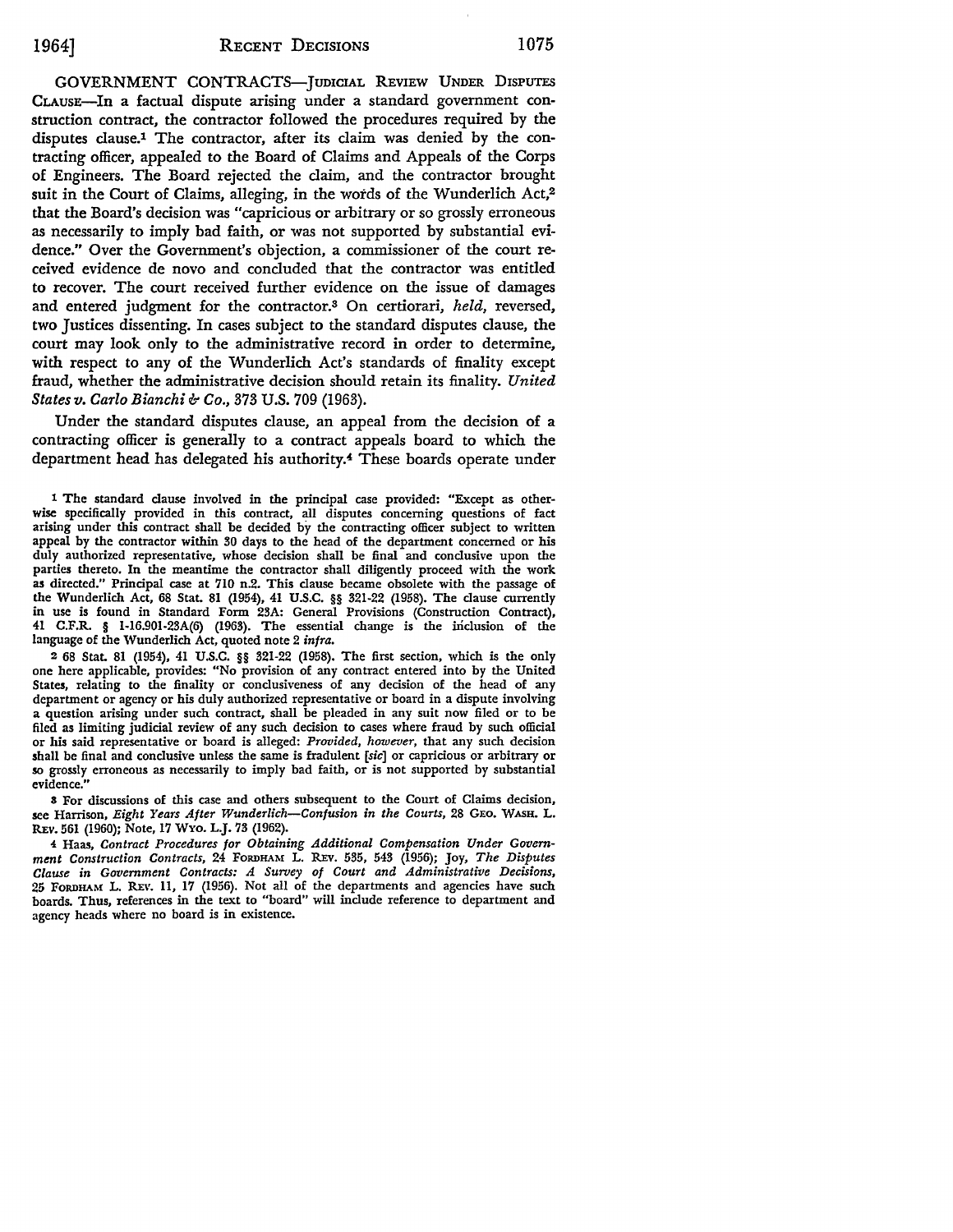procedural rules and regulations promulgated by the various departments and agencies<sup>5</sup> and are not subject to the Administrative Procedure Act.<sup>6</sup> In *United States v. Wunderlich1* the Supreme Court declared that fraud was the only ground on which the finality of a board's decision could be challenged. Prior to this decision, the standards of finality established by the Supreme Court had been fraud and error so gross as to imply bad faith.8 The Court of Claims had expanded the list of standards to include arbitrariness and capriciousness, $9$  but in the district<sup>10</sup> and circuit courts there was some dissent<sup>11</sup> from this expansion. It is not altogether clear what procedure was followed by the courts in reviewing decisions of boards during the *pre-Wunderlich* period; however, it appears that they must have admitted evidence de novo or else held full trials de novo prior to making any decision on the question of finality.12 The Wunderlich Act, passed in response to the *Wunderlich* case,13 was an attempt to restore the availability of review on broader grounds. The intent of Congress, as specifically set forth in the committee reports, was to adopt the standards generally applied prior to the *Wunderlich* case,<sup>14</sup> and to add one new standard-substantial evidence.15 The avowed purpose of this addition was to force each party to

5 E.g., Agriculture Department, 7 C.F.R. §§ 2.400-.440 (1963); Department of Defense, 32 C.F.R. § 30.1 (Cum. Supp. 1963); Rules of the Corps of Engineers Board of Contract

Appeals, 33 C.F.R. § 210.4 (1962). <sup>6</sup>60 Stat. 237 (1946), 5 U.S.C. §§ 1001-11 (1958). It is not wholly clear that the Administrative Procedure Act does not apply; however, it has never been applied and the Government Accounting Office recently ruled specifically that it has no application to procedures arising under the disputes clause. G.A.O. B-152346, 32 U.S.L. WEEK 2280 (Nov. 22, 1963).

7 342 U.S. 98 (1951).

s United States v. Moorman, 338 U.S. 457, 461 (1950). In some of the earlier cases, failure to exercise honest judgment was also a ground for denying finality, but this standard was subsequently dropped. Martinsburg & P.R.R. v. March, 114 U.S. 549, 551 (1885).

<sup>9</sup>L. E. Myers Co. v. United States, 101 Ct. Cl. 41, 64 F. Supp. 148 (1944); Silberblatt & Lasker, Inc. v. United States, 101 Ct. Cl. 54 (1944).

10 The district courts are given jurisdiction concurrent with that of the Court of Claims over claims not exceeding \$10,000 by 28 U.S.C. § 1346(a)(2) (1958). Jurisdiction is conferred on the Court of Claims by 28 U.S.C. § 1491 (1958).

11 See Lindsay v. United States, 181 F.2d 582 (9th Cir. 1950), where fraud and gross mistake implying bad faith were the only two standards applied.

12 An administrative record was not always available as a basis for review. See Volentine & Littleton v. United States, 136 Ct. Cl. 638, 145 F. Supp. 952 (1956). Extensive findings of fact were made in all Court of Claims decisions. E.g., Great Lakes Dredge & Dock Co. v. United States, 116 Ct. Cl. 679, 90 F. Supp. 963 (1950); Loftis v. United States, 110 Ct. Cl. 551, 76 F. Supp. 816 (1948); Bein v. United States, 101 Ct. Cl. 144 (1943). And, when a board's decision was overturned, no further administrative proceedings were necessary before judgment could be rendered by the Court of Claims. Great Lakes Dredge & Dock Co. v. United States, *supra;* Loftis v. United States, *supra;* Bein v. United States, *supra.* 

13 H.R. REP. No. 1380, 83d Cong., 2d Sess. 1 (1954); S. REP. No. 32, 83d Cong., 1st Sess. 1 (1953). The Senate report is substantially included in that of the House; hereafter only the House report will be cited.

14 H.R. REP. No. 1380, *op. cit. supra* note 13, at 1, 2, 3.

15 Substantial evidence means "such relevant evidence as a reasonable mind might accept as adequate to support a conclusion." Consolidated Edison Co. v. NLRB, 305 U.S.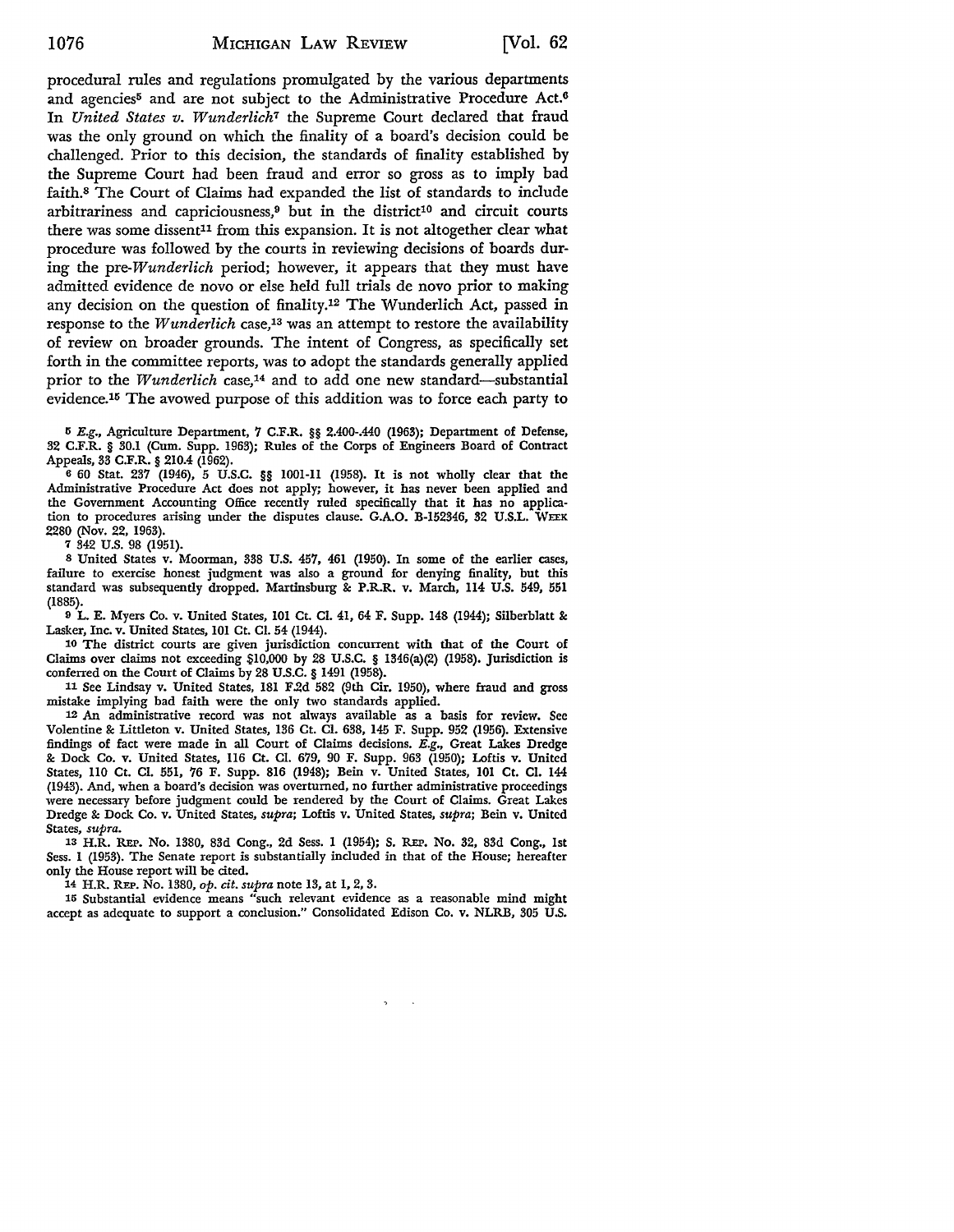present its side of the controversy openly and to afford each an opportunity to rebut the other's evidence.16 By including the substantial evidence requirement in the Wunderlich Act, Congress called forth a wealth of precedent concerning judicial review of administrative decisions. The standard had long been used in this area, and in all but a few instances its application had been limited to review based solely on the administrative record.17

Substantial evidence, however, was only one of the five standards contained in the Wunderlich Act. Although the manner of review concerning substantial evidence was fairly clear,<sup>18</sup> the manner of review with respect to the other four standards was not. This is evident from the fact that, subsequent to the *Wunderlich* decision, a split developed between the Court of Claims (which admitted evidence de novo whenever a transgression of any of the standards was alleged)19 and the district courts (which refused to look beyond the administrative record unless fraud was alleged).20 In the principal case the Supreme Court followed the district courts, thus declaring, in effect, that the nature of review appropriate to the substantial evidence standard is appropriate also to all the other standards except fraud. The Court conceded that, where fraud is alleged, evidence extrinsic to the record is admissible in order to prove it.21

In reaching its decision the Court relied on the Wunderlich Act, interpreting it as limiting the manner of review of a board's decision to an examination of the administrative record only. The Court found support in both the language of the act and its legislative history, placing particular emphasis on the inclusion of the substantial evidence standard.22 However, a careful examination of both these sources indicates that the Court's interpretation was not forced upon it by either, and that, but for the presence of the substantial evidence standard, the opposite conclusion might easily have been reached. The act speaks only of the availability of judicial review, saying nothing about the manner of review, and the legislative history gives no definite indication that Congress intended to deal with anything more than availability.<sup>23</sup>

197, 229 (1938). This basic test was adhered to in Universal Camera Corp. v. NLRB, 340 U.S. 474 (1951), where it was also held that the review should be on the whole record and not merely on the evidence tending to support the finding.

16 H.R. REP. No. 1380, *op. cit. supra* note 13, at 5.

17 See Mann Chem. Labs. v. United States, 174 F. Supp. 563,565 (D. Mass. 1958).

18 Principal case at 715.

19 E.g., P.L.S. Coat &: Suit Corp. v. United States, 148 Ct. CI. 296, 180 F. Supp. 400 (1960); Carlo Bianchi &: Co. v. United States, 144 Ct. CI. 500, 169 F. Supp. 514 (1959), *rev'd,* in principal case; Fehlhaber Corp. v. United States, 139 Ct. Cl. 837, 151 F. Supp. 817, *cert. denied,* 355 U.S. 877 (1957); Volentine &: Littleton v. United States, 136 Ct. Cl. 638, 145 F. Supp. 952 (1956).

20 E.g., Wells &: Wells, Inc. v. United States, 269 F.2d 412 (8th Cir. 1959); United States v. Hamden Co-op. Creamery Co., 185 F. Supp. 541 (E.D.N.Y. 1960), *afj'd,* 297 F.2d 130 (2d Cir. 1961); Mann Chem. Labs. v. United States, 174 F. Supp. 563 (D. Mass. 1958).

21 Principal case at 714.

22 *Id.* at 714-17.

23 Concerning the act's language, the Court noted that the act is entitled, "An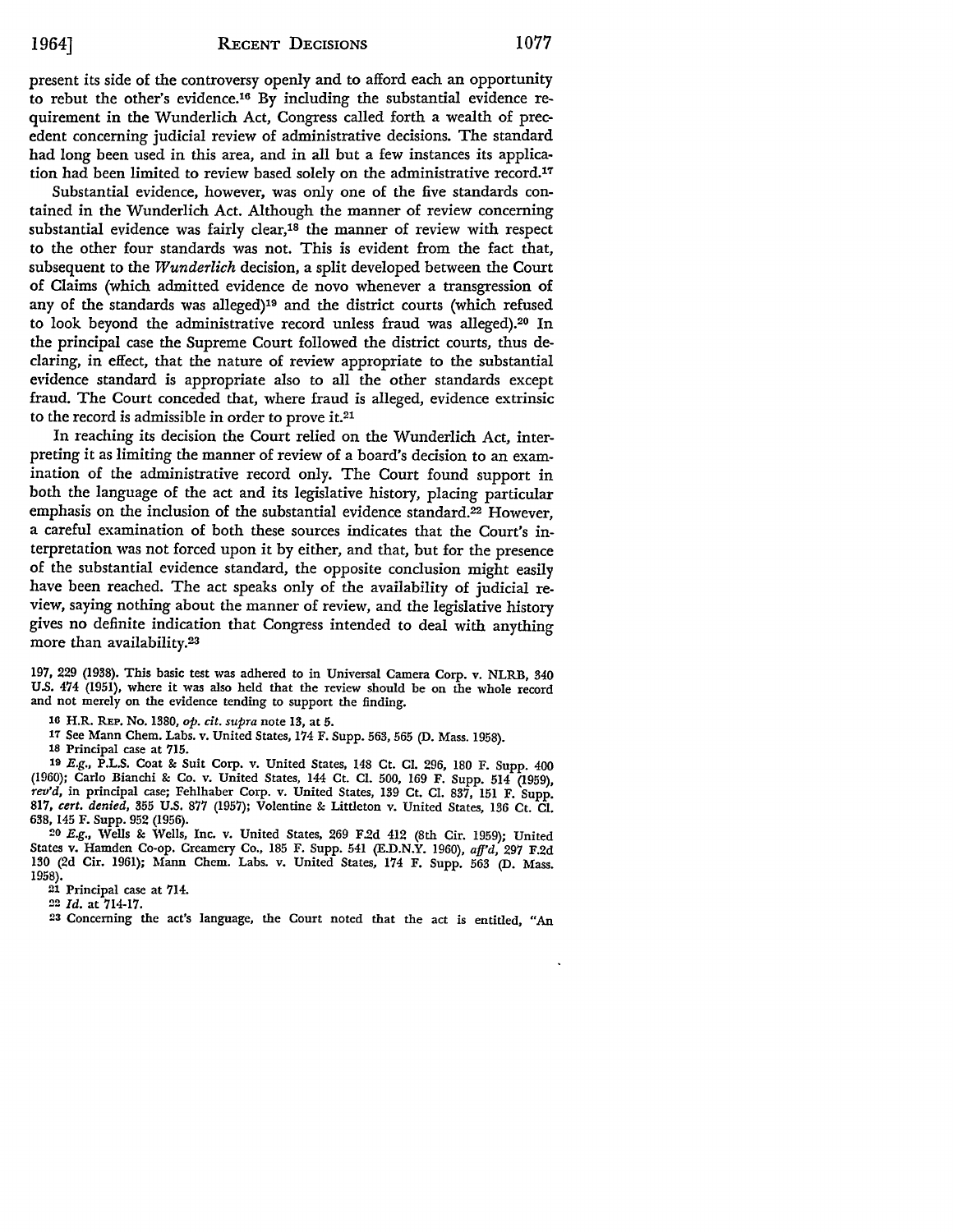If, therefore, the act deals only with availability of review, the Court in the principal case was, in reality, free to consider the most appropriate manner of review under the various standards. An approach more in line with the intent of Congress to make review available would have been to segregate the substantial evidence standard just as the Court had previously segregated fraud,<sup>24</sup> for yet a third kind of review would be most appropriate where it is alleged that a board's decision was arbitrary or capricious or so grossly erroneous as necessarily to imply bad faith. If, for example, a board considered evidence submitted ex parte to be decisively significant,2G its decision would apparently be capricious or arbitrary, yet the reviewing court would not necessarily discover *this* by looking at the administrative record alone. It is possible that a decision ultimately turning on such evidence would still be supported by substantial evidence. If, therefore, meaningful review is to be available under these three standards, the contractor must be allowed to introduce in court a limited amount of evidence extrinsic to the record,<sup>26</sup> and in denying the admission of any extrinsic evidence, the Supreme Court appears partially to have contravened the policy behind the Wunderlich Act. This is not to suggest a return to the Court of Claims position with an exception for substantial evidence. Only evidence dealing directly with whether a board's decision was fraudulent,

Act to permit review . . . . " Principal case at 714. It relied on National Broadcasting Co. v. United States, 319 U.S. 190 (1943), and Tagg Bros. & Moorhead v. United **States,**  280 U.S. 420 (1930), to show that where, in other legislation, Congress had called for "review" without specifying procedures, the Court had refused to admit evidence extrinsic to the administrative record. In those cases the Secretary of Agriculture and the Federal Communications Commission were authorized by statutes to fix rates and make regulations, respectively. They performed typical administrative functions, and their procedures are today subject to the Administrative Procedure Act (APA), 60 Stat. 237 (1946), 5 U.S.C. §§ 1001-11 (1958). In the area of government contracts, the administrative authority is conferred by contract, and, as noted in text, the APA is not applicable. The differences between these two contexts suggest that it is not necessary that one control the other.

As to the intent of Congress, the manner of review contemplated under the proposed legislation is not once specifically mentioned in H.R. REP. No. 1380, *op. cit. supra* note 13, or in the hearings. *Hearings Before the Subcommittee on Review of Finality Clauses in Government Contracts of the House Committee on the Judiciary,* 83d Cong., 1st &: 2d Sess., ser. 12 (1953-1954) [hereinafter cited as *Hearings on Review of Finality Clauses]; Hearings on S. 2487 Before a Subcommittee of the Senate Committee on the Judiciary,* 82d Cong., 2d Sess. (1952). The question of the manner of review utilized prior to the *Wunderlich*  decision came up twice in the House hearings (two witnesses flatly contradicted each other, *Hearings on Review of Finality Clauses* 59, 79), but not a word was uttered shedding any light on the kind of review anticipated.

#### 24 E.g., principal case at 714.

25 The dissent hinted that this may have been true in the principal case. See principal case at 719. On remand, however, the issue was not presented. Carlo Bianchi &: Co. v. United States, No. 466-54, Ct. Cl. Comm'r Rep., Nov. 4, 1963, at 2.

26 The Court of Claims has taken the principal case to mean that the court may base its action on *nothing* but the administrative record and briefs of counsel. See 'Wingate Constr. Co. v. United States, No. 394-60, Ct. Cl., Jan. 24, 1964, at 7 (by implication); Carlo Bianchi & Co. v. United States, *supra* note 25, at 2. Thus the court would apparently not consider a party's affidavit that the board had grounded its decision on ex parte information or otherwise acted arbitrarily or capriciously in a manner not reflected in the administrative record.